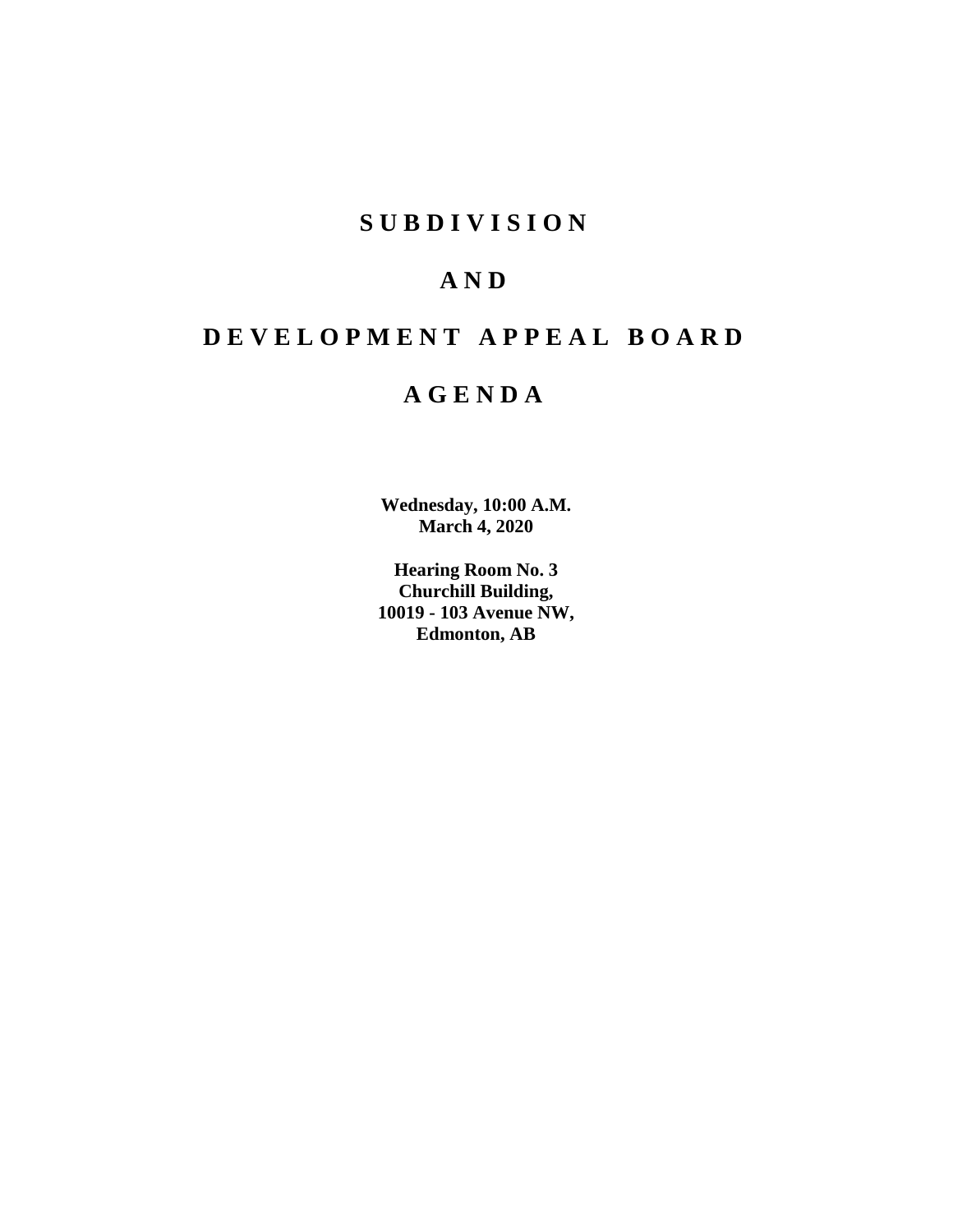## **SUBDIVISION AND DEVELOPMENT APPEAL BOARD HEARING ROOM NO. 3**

| I                | 10:00 A.M.          | SDAB-D-20-028 | Construct a Single Detached House with front<br>attached Garage, Unenclosed Front Porch,<br>balcony, and to develop a secondary suite in the<br><b>Basement</b>                                              |  |  |  |
|------------------|---------------------|---------------|--------------------------------------------------------------------------------------------------------------------------------------------------------------------------------------------------------------|--|--|--|
|                  |                     |               | 12419 - Grand View Drive NW<br>Project No.: 328023236-001                                                                                                                                                    |  |  |  |
|                  |                     |               |                                                                                                                                                                                                              |  |  |  |
|                  | <b>TO BE RAISED</b> |               |                                                                                                                                                                                                              |  |  |  |
| $\mathbf{I}$     | 1:30 P.M.           | SDAB-S-20-002 | <b>REVISION</b> to conditionally approved tentative<br>plan of subdivision to create 73 single detached<br>residential lots, 66 semi-detached residential<br>lots, one (1) non-credit Municipal Reserve lot, |  |  |  |
| <b>WITHDRAWN</b> |                     |               | and one (1) multi-unit housing (MHL) lot from<br>Lot B, Plan 2310 TR located south of Mayday<br>Lane SW and west of 91 Street SW; THE<br>ORCHARDS AT ELLERSLIE                                               |  |  |  |
|                  |                     |               | 3304 - 91 Street SW<br>Project No.: 168014476-001                                                                                                                                                            |  |  |  |
|                  | <b>NOTE:</b>        |               | Unless otherwise stated, all references to "Section numbers" refer to<br>the authority under the Edmonton Zoning Bylaw 12800.                                                                                |  |  |  |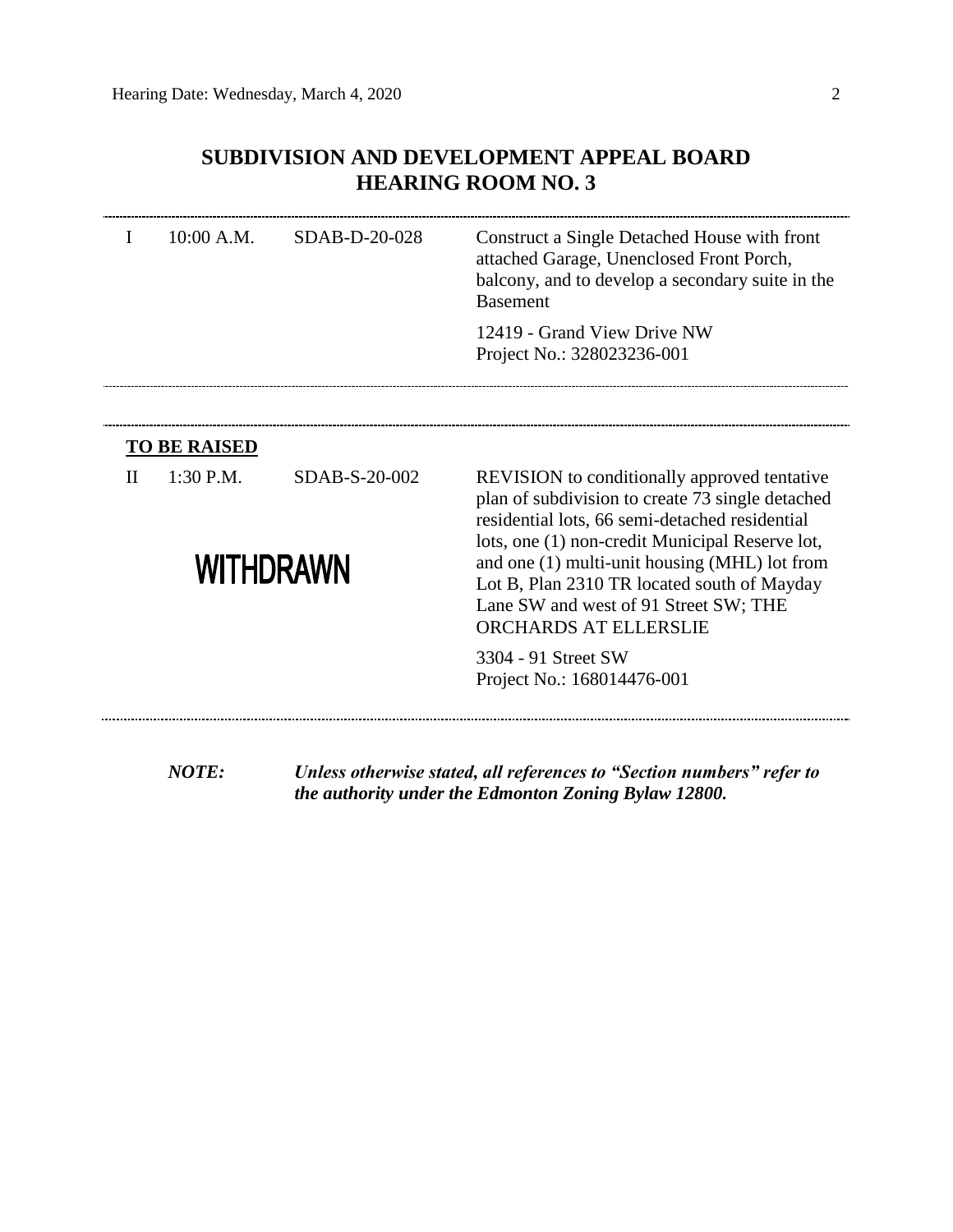| ITEM I: 10:00 A.M. |                                                        | <b>FILE: SDAB-D-20-028</b>                                                                                                                                  |  |  |  |
|--------------------|--------------------------------------------------------|-------------------------------------------------------------------------------------------------------------------------------------------------------------|--|--|--|
|                    | AN APPEAL FROM THE DECISION OF THE DEVELOPMENT OFFICER |                                                                                                                                                             |  |  |  |
|                    | <b>APPELLANT:</b>                                      |                                                                                                                                                             |  |  |  |
|                    | <b>APPLICATION NO.:</b>                                | 328023236-001                                                                                                                                               |  |  |  |
|                    | <b>APPLICATION TO:</b>                                 | Construct a Single Detached House with<br>front attached Garage, Unenclosed Front<br>balcony, and to develop a<br>Porch,<br>secondary suite in the Basement |  |  |  |
|                    | <b>DECISION OF THE</b><br>DEVELOPMENT AUTHORITY:       | Refused                                                                                                                                                     |  |  |  |
|                    | <b>DECISION DATE:</b>                                  | February 5, 2020                                                                                                                                            |  |  |  |
|                    | <b>DATE OF APPEAL:</b>                                 | February 7, 2020                                                                                                                                            |  |  |  |
|                    | MUNICIPAL DESCRIPTION<br>OF SUBJECT PROPERTY:          | 12419 - Grand View Drive NW                                                                                                                                 |  |  |  |
|                    | <b>LEGAL DESCRIPTION:</b>                              | Plan 1920810 Blk 12 Lot 11A                                                                                                                                 |  |  |  |
|                    | ZONE:                                                  | (RF1) Single Detached Residential Zone                                                                                                                      |  |  |  |
|                    | <b>OVERLAY:</b>                                        | Mature Neighbourhood Overlay                                                                                                                                |  |  |  |
|                    | <b>STATUTORY PLAN:</b>                                 | N/A                                                                                                                                                         |  |  |  |
|                    |                                                        |                                                                                                                                                             |  |  |  |

### *Grounds for Appeal*

The Appellant provided the following reasons for appealing the decision of the Development Authority:

> We are solicitors for the owners of the above captioned property, whose application for a Development Permit at the above captioned address was refused on February 5, 2020. On behalf of our client, we hereby appeal the Development Officer's refusal of their permit application on the grounds that:

- Single detached housing is a Permitted Use in the RF1 Single Detached Residential Zone;
- The proposed variances to the regulations found in the Mature Neighbourhood Overlay and the RF1 Zone will not have any adverse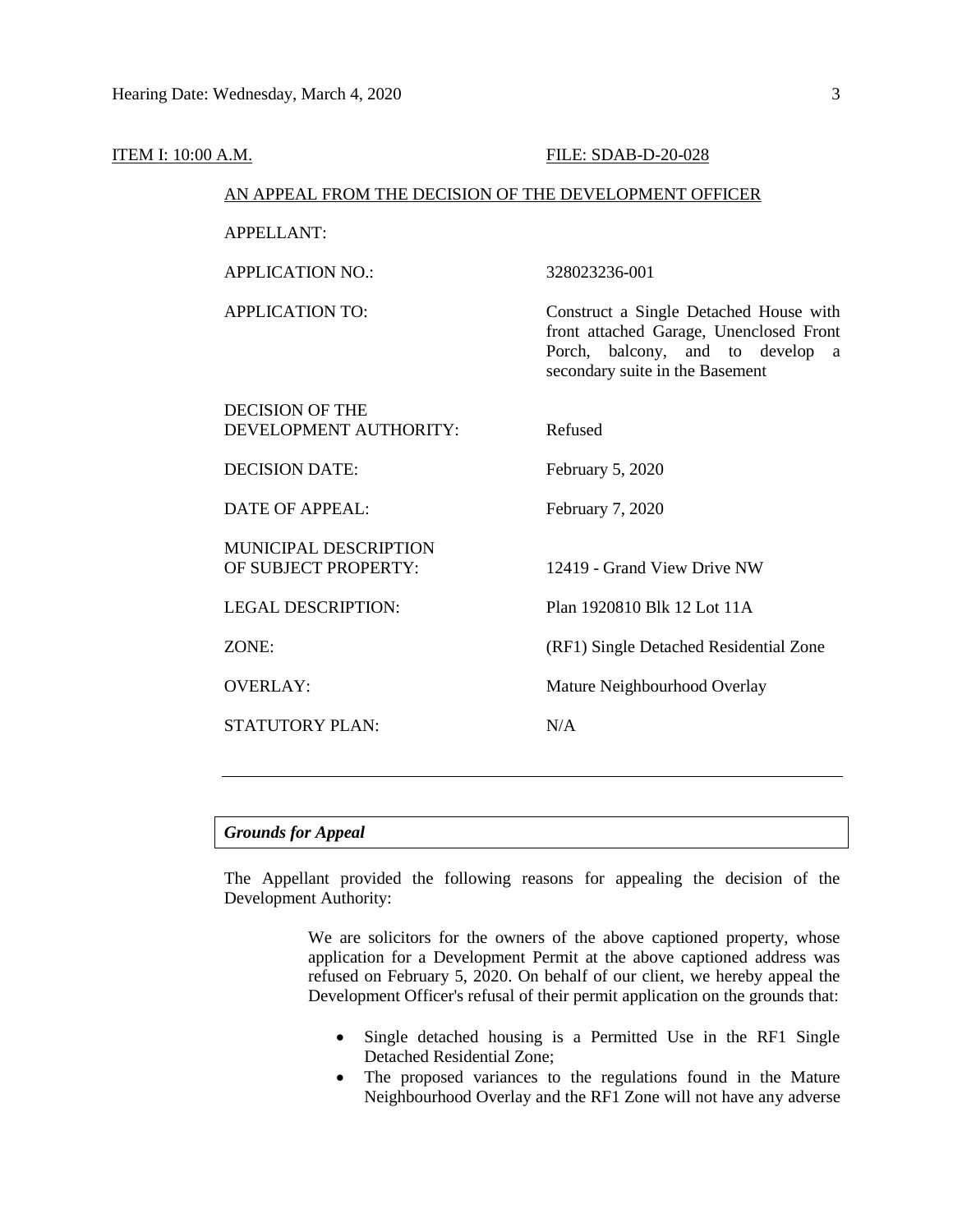impact on the use, enjoyment and value of neighbouring properties or the amenities of the neighbourhood;

- The proposed development is appropriate at the subject site; and
- Such further and other grounds as may be presented at the hearing of the within appeal.

#### *General Matters*

#### **Appeal Information:**

The *Municipal Government Act*, RSA 2000, c M-26 states the following:

#### **Grounds for Appeal**

**685(1)** If a development authority

- (a) fails or refuses to issue a development permit to a person,
- (b) issues a development permit subject to conditions, or
- (c) issues an order under section 645,

the person applying for the permit or affected by the order under section 645 may appeal to the subdivision and development appeal board.

#### **Appeals**

**686(1)** A development appeal to a subdivision and development appeal board is commenced by filing a notice of the appeal, containing reasons, with the board,

- (a) in the case of an appeal made by a person referred to in section 685(1)
	- (i) with respect to an application for a development permit,
		- (A) within 21 days after the date on which the written decision is given under section 642, […]

#### **Hearing and Decision**

**687(3)** In determining an appeal, the subdivision and development appeal board

…

- (a.1) must comply with the land use policies;
- (a.2) subject to section 638, must comply with any applicable statutory plans;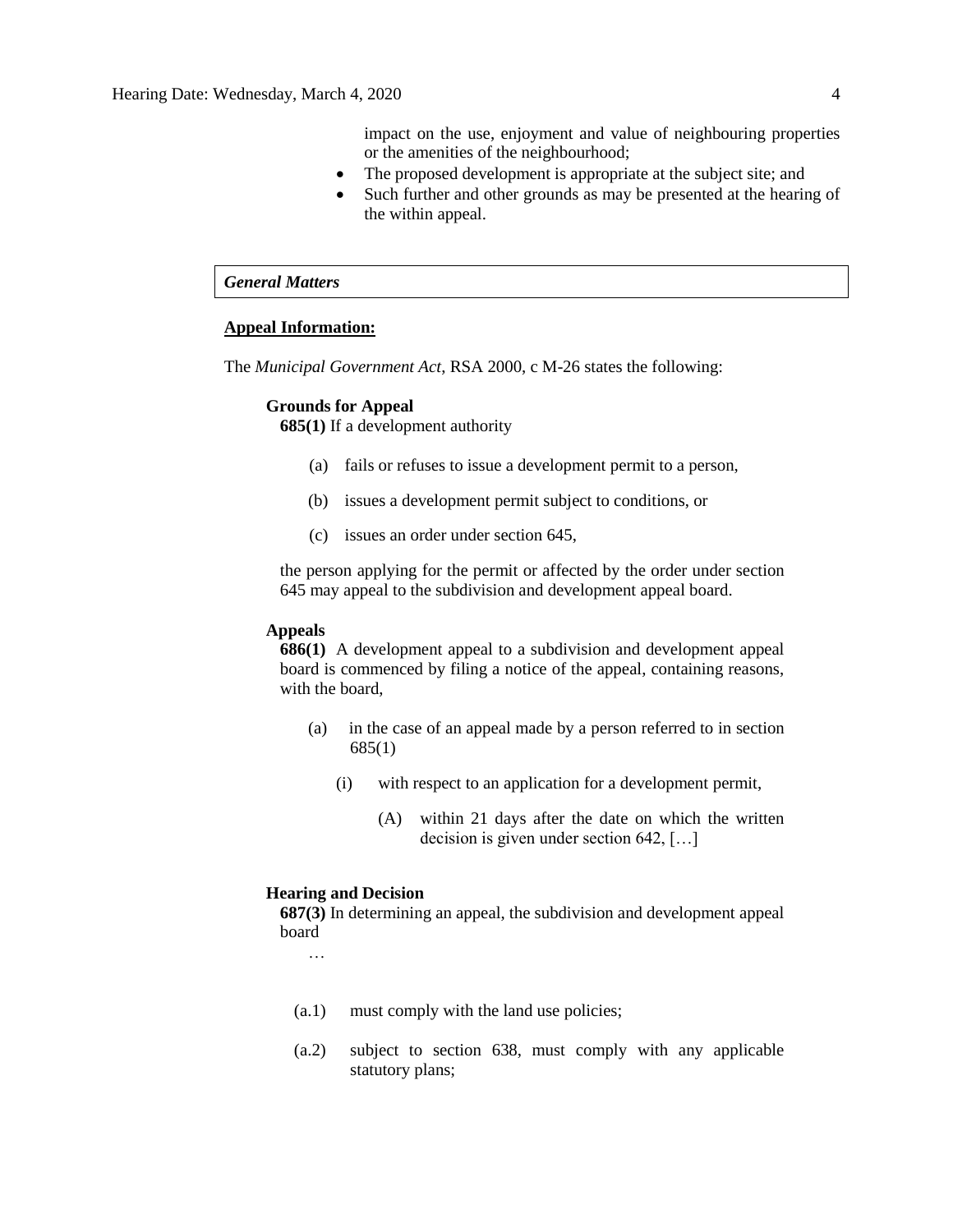- (a.3) subject to clauses (a.4) and (d), must comply with any land use bylaw in effect;
- (a.4) must comply with the applicable requirements of the regulations under the *Gaming, Liquor and Cannabis Act* respecting the location of premises described in a cannabis licence and distances between those premises and other premises;
	- …
	- (c) may confirm, revoke or vary the order, decision or development permit or any condition attached to any of them or make or substitute an order, decision or permit of its own;
	- (d) may make an order or decision or issue or confirm the issue of a development permit even though the proposed development does not comply with the land use bylaw if, in its opinion,
		- (i) the proposed development would not
			- (A) unduly interfere with the amenities of the neighbourhood, or
			- (B) materially interfere with or affect the use, enjoyment or value of neighbouring parcels of land,
		- and
		- (ii) the proposed development conforms with the use prescribed for that land or building in the land use bylaw.

#### **General Provisions from the** *Edmonton Zoning Bylaw:*

Under section 110.2(7), **Single Detached Housing** is a **Permitted Use** in the **(RF1) Single Detached Residential Zone**.

Under section 7.2(8), **Single Detached Housing** means "development consisting of a building containing one principal Dwelling which is separate from any other principal Dwelling or building. This Use includes Mobile Homes which conform to Section 78 of this Bylaw."

Section 110.1 states that the **General Purpose** of the **(RF1) Single Detached Residential Zone** is "to provide for Single Detached Housing while allowing other forms of small scale housing in the form of Secondary Suites, Garden Suites, Semi-detached Housing and Duplex Housing."

Section 814.1 states that the **General Purpose** of the **Mature Neighbourhood Overlay** is: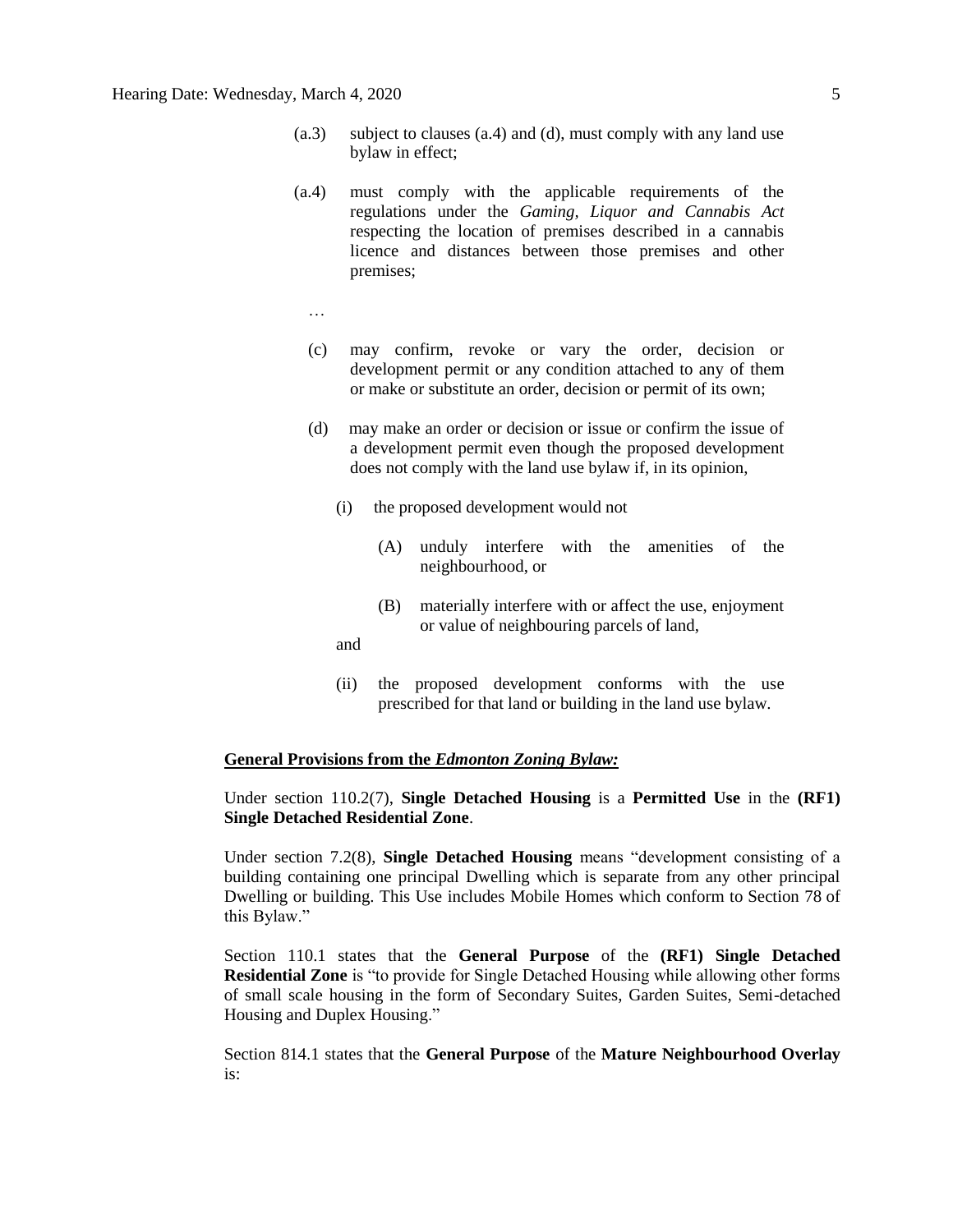to regulate residential development in Edmonton's mature residential neighbourhoods, while responding to the context of surrounding development, maintaining the pedestrian-oriented design of the streetscape, and to provide an opportunity for consultation by gathering input from affected parties on the impact of a proposed variance to the Overlay regulations.

#### *Driveway*

Section 814.3(17) states "Where the Site Abuts a Lane, vehicular access shall be from the Lane and no existing vehicular access from a public roadway other than a Lane shall be permitted to continue."

Under section 6.1 **Abut** or **abutting** means:

immediately contiguous to or physically touching, and when used with respect to a lot or Site, means that the lot or Site physically touches upon another lot, Site, or piece of land, and shares a property line or boundary line with it;



Under section 6.1 **Lane** means "an alley as defined in the Traffic Safety Act."

Under section 6.1 **Driveway** means "an area that provides for vehicles from a public or private roadway to a Garage or Parking Area and does not include a Walkway."

#### **Development Officer's Determination**

**Driveway - The driveway is located off Grand View Drive (front) instead of the lane. (Section 814.3.17).** [unedited]

#### *Rear Setback*

Section 814.3(4) states "the minimum Rear Setback shall be 40% of Site Depth, […]"

Under section 6.1 **Rear Setback** means: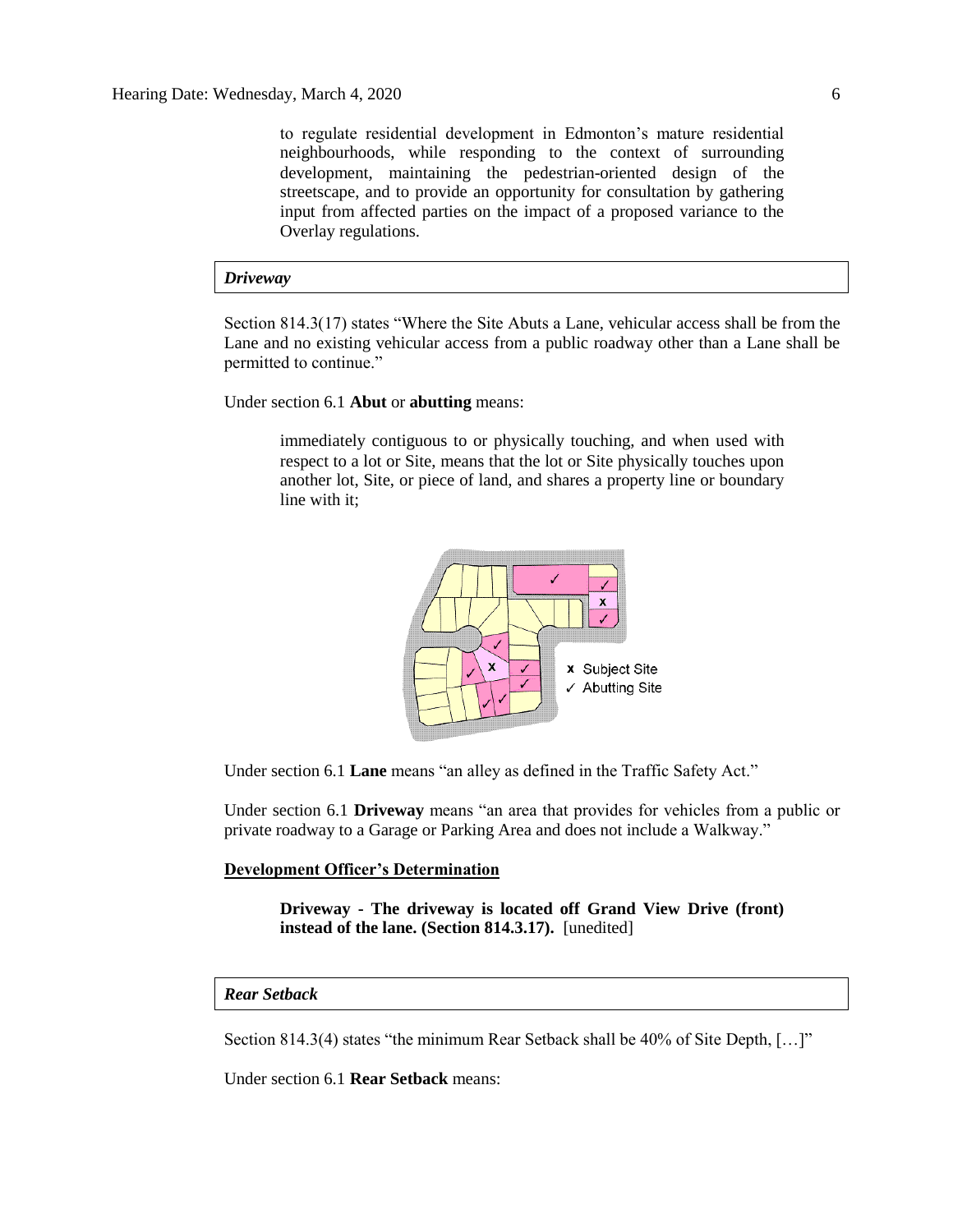the distance that a development or a specified portion of it, must be set back from a Rear Lot Line. A Rear Setback is not a Rear Yard, Amenity Space or Separation Space.



Under section 6.1, **Site Depth** means "the distance between the mid-points of the Front Lot Line and the mid-points of the Rear Lot Line."

#### **Development Officer's Determination**

Reduced Rear Setback - The distance from the principal Dwelling to the rear property line is 10.68 m (27%) instead of 15.90 m (40%). Deficient by 5.22 m. (Section 814.3.4)

#### *Site Coverage*

Section 110.4(6)(a) states:

Maximum Site Coverage shall be as follows:

|              | Principal         | Accessory | Principal     | Total    |
|--------------|-------------------|-----------|---------------|----------|
|              | Dwelling/building | building  | building with | Site     |
|              |                   |           | attached      | Coverage |
|              |                   |           | Garage        |          |
| Single<br>a. | 28%               | 12%       | 40%           | 40%      |
| Detached     |                   |           |               |          |
| Housing      |                   |           |               |          |
| Site         |                   |           |               |          |
| greater      |                   |           |               |          |
| than 300     |                   |           |               |          |
| square       |                   |           |               |          |
| metres       |                   |           |               |          |
|              |                   |           |               |          |

Under section 6.1, **Site Coverage** means: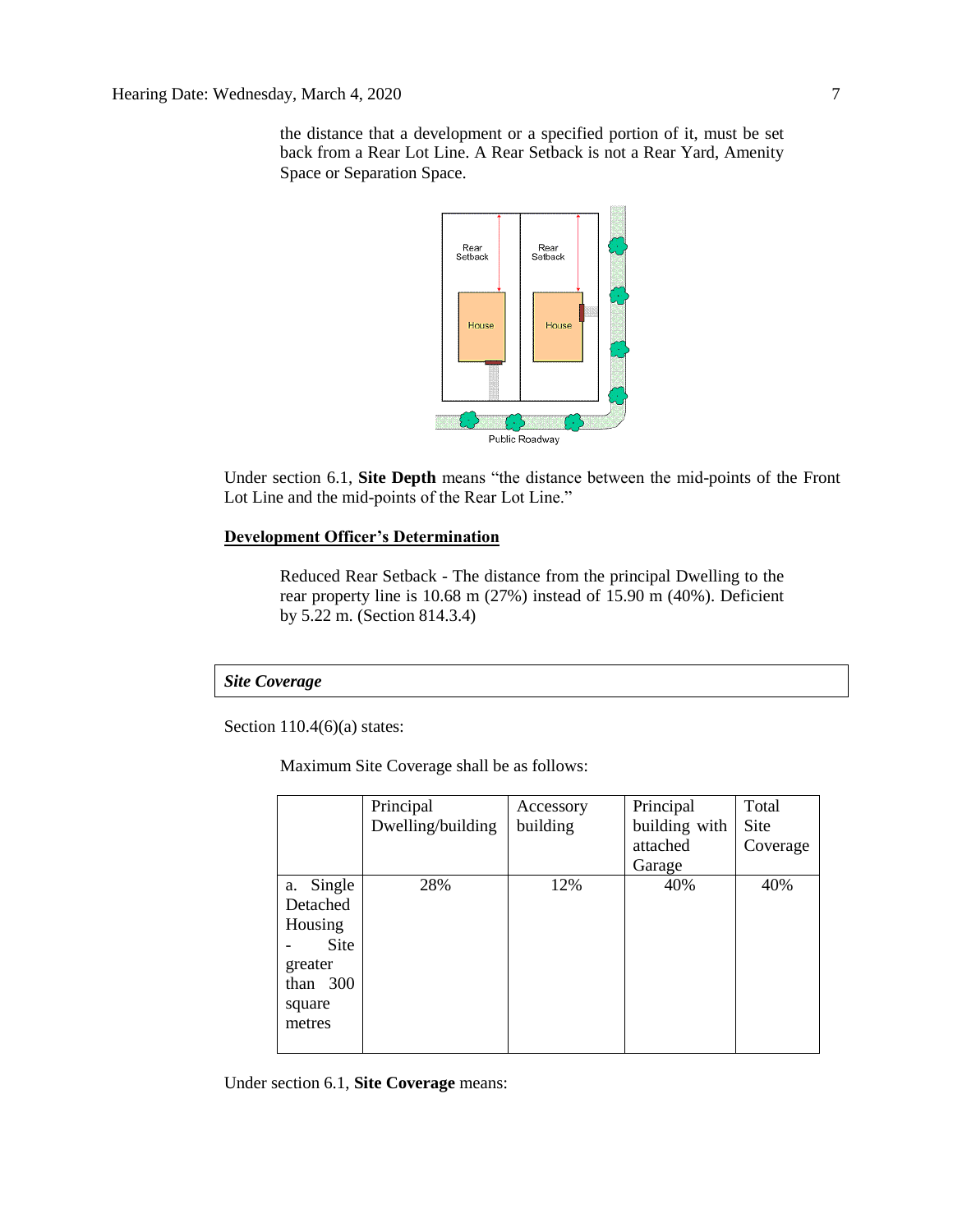the total horizontal area of all buildings or structures on a Site which are located at or higher than  $1.0 \text{ m}$  $1.0 \text{ m}$  above Grade, including Accessory buildings or Structures, calculated by perpendicular projection onto a horizontal plane from one point located at an infinite distance above all buildings and structures on the Site. This definition shall not include:

- a. steps, eaves, cornices, and similar projections;
- b. driveways, aisles and parking lots unless they are part of a Parking Garage which extends [1.0](javascript:void(0);) m or more above Grade; or
- c. unenclosed inner and outer courts, terraces and patios where these are less than [1.0](javascript:void(0);) m above Grade.

#### **Development Officer's Determination**

Site Coverage - The Total Site Coverage is 41% (194.5 sq.m.) instead of 40% (188.6 sq.m.). Exceeds by 5.9 sq.m. (Section 110.4.6)

#### *Community Consultation*

Section 814.5(1) states the following with respect to Proposed Variances:

When the Development Officer receives a Development Permit Application for a new principal building, or a new Garden Suite that does not comply with any regulation contained within this Overlay, or receives a Development Permit for alterations to an existing structure that require a variance to Section 814.3(1), 814.3(3), 814.3(5) and 814.3(9) of this Overlay:

- a. the Development Officer shall send notice, to the recipient parties specified in Table 814.5(2), to outline any requested variances to the Overlay and solicit comments directly related to the proposed variance;
- b. the Development Officer shall not render a decision on the Development Permit application until 21 days after notice has been sent, unless the Development Officer receives feedback from the specified affected parties in accordance with Table 814.5(2); and
- c. the Development Officer shall consider any comments directly related to the proposed variance when determining whether to approve the Development Permit Application in accordance with Sections 11.3 and 11.4.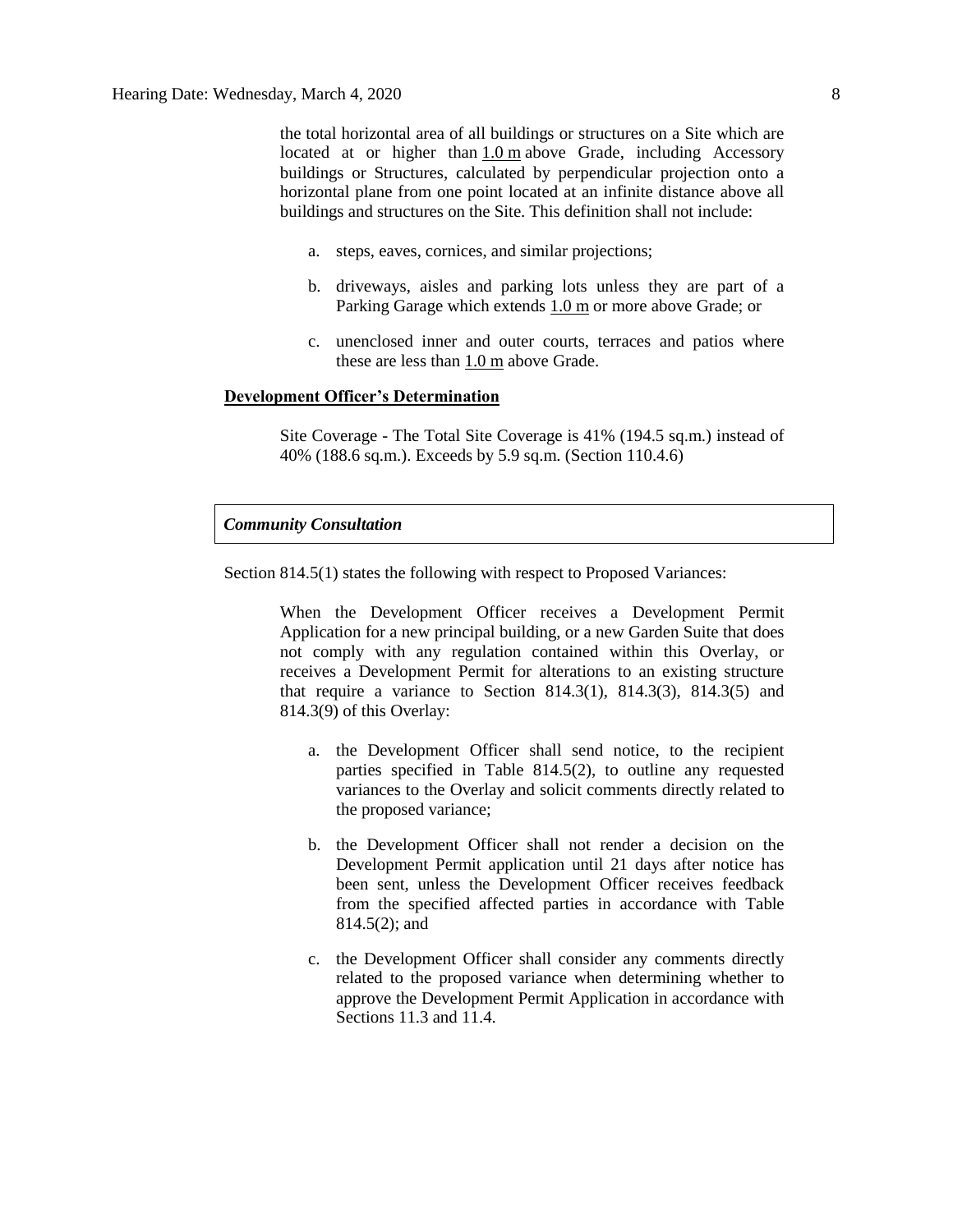Section 814.5(2) states:

| Tier#  | <b>Recipient Parties</b>                                | <b>Affected Parties</b> | <b>Regulation of this Overlay</b> |  |
|--------|---------------------------------------------------------|-------------------------|-----------------------------------|--|
|        |                                                         |                         | to be Varied                      |  |
| Tier 1 | The municipal address                                   | The assessed owners     | $814.3(17)$ - Driveway            |  |
|        | and assessed owners of                                  | of the land wholly or   | Access                            |  |
|        | the land wholly or                                      | partially<br>located    |                                   |  |
|        | partially located within a                              | within a distance of    |                                   |  |
|        | distance of 60.0 m of the $\vert$ 60.0 m of the Site of |                         |                                   |  |
|        | Site of the proposed                                    | the<br>proposed         |                                   |  |
|        | development and the                                     | development and the     |                                   |  |
|        | President of each                                       | President of each       |                                   |  |
|        | <b>Community League</b>                                 | <b>Community League</b> |                                   |  |
| Tier 2 | The municipal address The assessed owners               |                         | $814.3(4)$ – Rear Setback         |  |
|        | and assessed owners of of the land Abutting             |                         |                                   |  |
|        | the land Abutting the                                   | the Site of<br>the      |                                   |  |
|        | Site of the proposed                                    | proposed                |                                   |  |
|        | development and the                                     | development             |                                   |  |
|        | President of<br>each                                    |                         |                                   |  |
|        | <b>Community League</b>                                 |                         |                                   |  |

## Notice to Applicant/Appellant

Provincial legislation requires that the Subdivision and Development Appeal Board issue its official decision in writing within fifteen days of the conclusion of the hearing.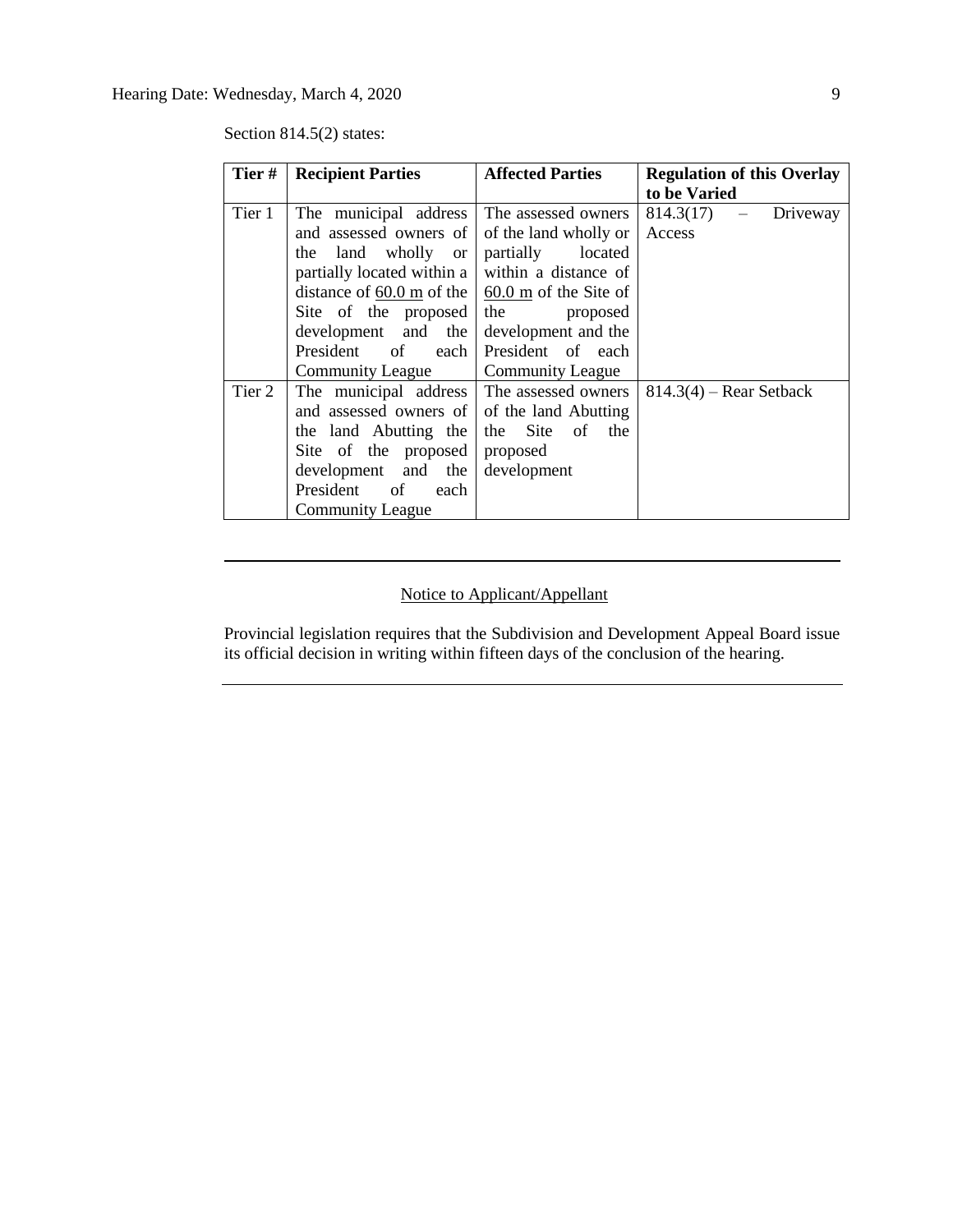|                                                                                                                                                                                       |                                               |                      |                                             | <b>Application Date:</b>              | Project Number: 328023236-001<br>AUG 15, 2019 |  |  |
|---------------------------------------------------------------------------------------------------------------------------------------------------------------------------------------|-----------------------------------------------|----------------------|---------------------------------------------|---------------------------------------|-----------------------------------------------|--|--|
| <b>monton</b>                                                                                                                                                                         |                                               |                      |                                             | Printed:<br>Page:                     | February 5, 2020 at 10:58 AM                  |  |  |
| <b>Application for</b>                                                                                                                                                                |                                               |                      |                                             |                                       | $1$ of $2$                                    |  |  |
|                                                                                                                                                                                       |                                               |                      | <b>Minor Development Permit</b>             |                                       |                                               |  |  |
| This document is a Development Permit Decision for the development application described below.                                                                                       |                                               |                      |                                             |                                       |                                               |  |  |
| Applicant                                                                                                                                                                             | Property Address(es) and Legal Description(s) |                      |                                             |                                       |                                               |  |  |
|                                                                                                                                                                                       | 12419 - GRAND VIEW DRIVE NW                   |                      |                                             |                                       |                                               |  |  |
|                                                                                                                                                                                       | Plan 1920810 Blk 12 Lot 11A                   |                      |                                             |                                       |                                               |  |  |
|                                                                                                                                                                                       |                                               |                      | <b>Specific Address(es)</b>                 |                                       |                                               |  |  |
|                                                                                                                                                                                       |                                               | Suite:               |                                             | 12419 - GRAND VIEW DRIVE NW           |                                               |  |  |
|                                                                                                                                                                                       |                                               | Suite:               |                                             | BSMT, 12419 - GRAND VIEW DRIVE NW     |                                               |  |  |
|                                                                                                                                                                                       |                                               |                      |                                             | Entryway: 12419 - GRAND VIEW DRIVE NW |                                               |  |  |
|                                                                                                                                                                                       |                                               |                      |                                             | Building: 12419 - GRAND VIEW DRIVE NW |                                               |  |  |
| <b>Scope of Application</b><br>To construct a Single Detached House with front attached Garage, Unenclosed Front Porch, balcony, and to develop a secondary suite<br>in the Basement. |                                               |                      |                                             |                                       |                                               |  |  |
| <b>Permit Details</b>                                                                                                                                                                 |                                               |                      |                                             |                                       |                                               |  |  |
| # of Dwelling Units Add/Remove: 1                                                                                                                                                     |                                               |                      | # of Primary Dwelling Units To Construct: 1 |                                       |                                               |  |  |
| # of Secondary Suite Dwelling Units To Construct: 1                                                                                                                                   |                                               |                      | Class of Permit:                            |                                       |                                               |  |  |
| Client File Reference Number:                                                                                                                                                         |                                               |                      | Lot Grading Needed?:                        |                                       |                                               |  |  |
| Minor Dev. Application Fee: Single Detached House<br>New Sewer Service Required: Y                                                                                                    |                                               |                      |                                             |                                       |                                               |  |  |
| Secondary Suite Included ?: Y                                                                                                                                                         |                                               |                      | Stat. Plan Overlay/Annex Area:              |                                       |                                               |  |  |
| I/We certify that the above noted details are correct.                                                                                                                                |                                               |                      |                                             |                                       |                                               |  |  |
| Applicant signature:                                                                                                                                                                  |                                               |                      |                                             |                                       |                                               |  |  |
| <b>Development Application Decision</b><br>Refused                                                                                                                                    |                                               |                      |                                             |                                       |                                               |  |  |
| Issue Date: Feb 05, 2020 Development Authority: HETHERINGTON, FIONA                                                                                                                   |                                               |                      |                                             |                                       |                                               |  |  |
| <b>Reason for Refusal</b><br>Driveway - The driveway is located off Grand View Drive (front) instead of the lane. (Section 814.3.17).                                                 |                                               |                      |                                             |                                       |                                               |  |  |
| Reduced Rear Setback - The distance from the principal Dwelling to the rear property line is 10.68 m (27%) instead of 15.90 m<br>(40%). Deficient by 5.22 m. (Section 814.3.4)        |                                               |                      |                                             |                                       |                                               |  |  |
| Site Coverage - The Total Site Coverage is 41% (194.5 sq.m.) instead of 40% (188.6 sq.m.). Exceeds by 5.9 sq.m. (Section 110.4.6)                                                     |                                               |                      |                                             |                                       |                                               |  |  |
| <b>Rights of Appeal</b>                                                                                                                                                               |                                               |                      |                                             |                                       |                                               |  |  |
| The Applicant has the right of appeal within 21 days after the date on which the decision is made, as outlined in Section 683<br>through 689 of the Municipal Government Act.         |                                               |                      |                                             |                                       |                                               |  |  |
| Fees                                                                                                                                                                                  |                                               |                      |                                             |                                       |                                               |  |  |
|                                                                                                                                                                                       | <b>Fee Amount</b>                             | <b>Amount Paid</b>   | Receipt #                                   | <b>Date Paid</b>                      |                                               |  |  |
| Lot Grading Fee                                                                                                                                                                       | \$145.00                                      | \$145.00             | 06066741                                    | Aug 15, 2019                          |                                               |  |  |
| Development Permit Inspection Fee                                                                                                                                                     | \$207.00                                      | \$207.00             | 06066741                                    | Aug 15, 2019                          |                                               |  |  |
| Dev. Application Fee                                                                                                                                                                  | \$493.00                                      | \$493.00             | 06066741                                    | Aug 15, 2019                          |                                               |  |  |
|                                                                                                                                                                                       |                                               | THIS IS NOT A PERMIT |                                             |                                       |                                               |  |  |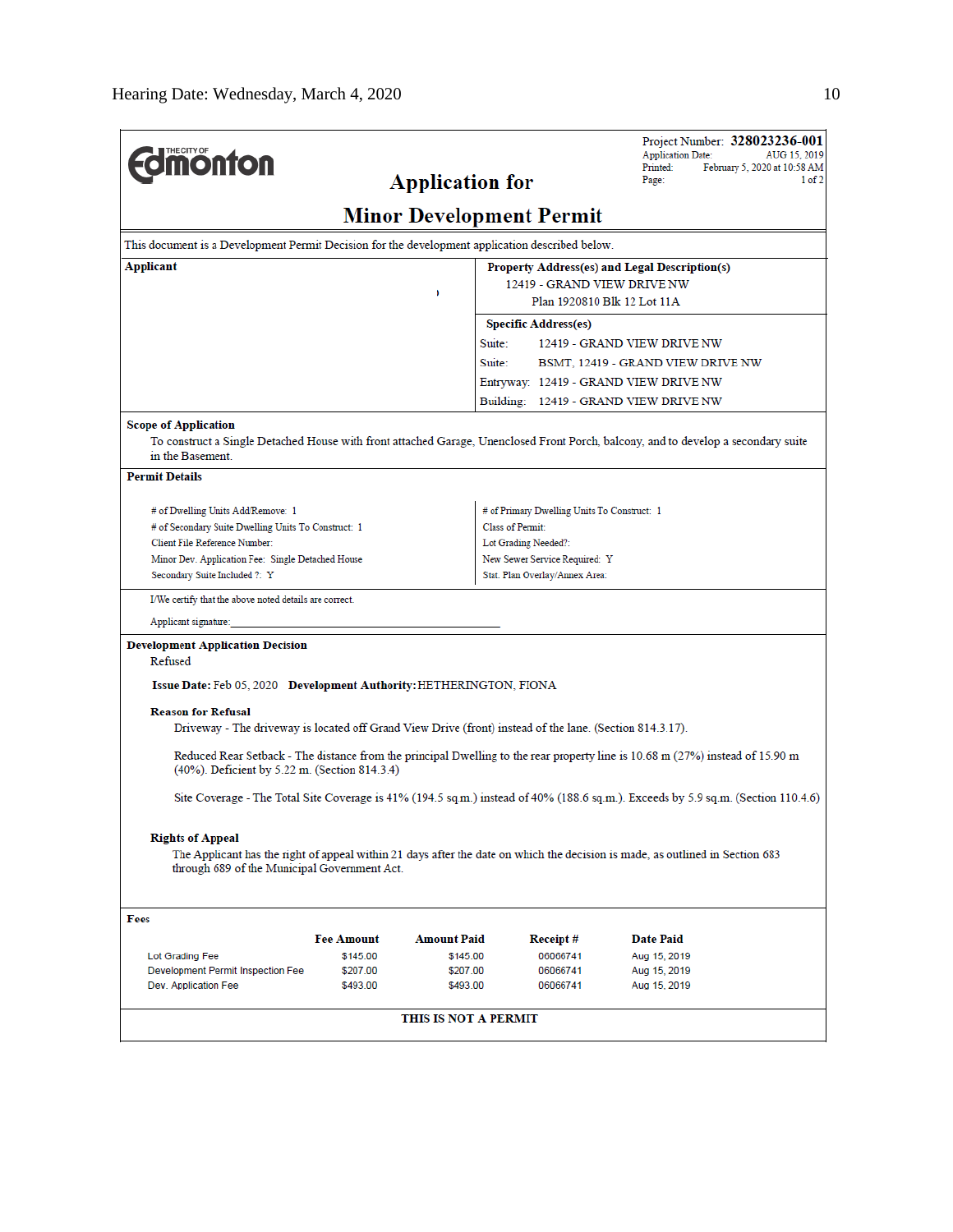| <b>Minor Development Permit</b><br>Fees<br><b>Fee Amount</b><br><b>Amount Paid</b><br>Receipt#<br><b>Date Paid</b><br>\$735.00<br>06066741<br>Sanitary Sewer Trunk Fund<br>\$735.00<br>Aug 15, 2019<br>(Secondary/Garden Suite)<br><b>Total GST Amount:</b><br>\$0.00<br><b>Totals for Permit:</b><br>\$1,580.00<br>\$1,580.00<br>THIS IS NOT A PERMIT | <b>Edimonton</b> | <b>Application for</b> |  |  | <b>Application Date:</b><br>Printed:<br>Page: | Project Number: 328023236-001<br>AUG 15, 2019<br>February 5, 2020 at 10:58 AM<br>$2$ of $2$ |  |  |  |
|--------------------------------------------------------------------------------------------------------------------------------------------------------------------------------------------------------------------------------------------------------------------------------------------------------------------------------------------------------|------------------|------------------------|--|--|-----------------------------------------------|---------------------------------------------------------------------------------------------|--|--|--|
|                                                                                                                                                                                                                                                                                                                                                        |                  |                        |  |  |                                               |                                                                                             |  |  |  |
|                                                                                                                                                                                                                                                                                                                                                        |                  |                        |  |  |                                               |                                                                                             |  |  |  |
|                                                                                                                                                                                                                                                                                                                                                        |                  |                        |  |  |                                               |                                                                                             |  |  |  |
|                                                                                                                                                                                                                                                                                                                                                        |                  |                        |  |  |                                               |                                                                                             |  |  |  |
|                                                                                                                                                                                                                                                                                                                                                        |                  |                        |  |  |                                               |                                                                                             |  |  |  |
|                                                                                                                                                                                                                                                                                                                                                        |                  |                        |  |  |                                               |                                                                                             |  |  |  |
|                                                                                                                                                                                                                                                                                                                                                        |                  |                        |  |  |                                               |                                                                                             |  |  |  |
|                                                                                                                                                                                                                                                                                                                                                        |                  |                        |  |  |                                               |                                                                                             |  |  |  |
|                                                                                                                                                                                                                                                                                                                                                        |                  |                        |  |  |                                               |                                                                                             |  |  |  |
|                                                                                                                                                                                                                                                                                                                                                        |                  |                        |  |  |                                               |                                                                                             |  |  |  |
|                                                                                                                                                                                                                                                                                                                                                        |                  |                        |  |  |                                               |                                                                                             |  |  |  |
|                                                                                                                                                                                                                                                                                                                                                        |                  |                        |  |  |                                               |                                                                                             |  |  |  |
|                                                                                                                                                                                                                                                                                                                                                        |                  |                        |  |  |                                               |                                                                                             |  |  |  |
|                                                                                                                                                                                                                                                                                                                                                        |                  |                        |  |  |                                               |                                                                                             |  |  |  |
|                                                                                                                                                                                                                                                                                                                                                        |                  |                        |  |  |                                               |                                                                                             |  |  |  |
|                                                                                                                                                                                                                                                                                                                                                        |                  |                        |  |  |                                               |                                                                                             |  |  |  |
|                                                                                                                                                                                                                                                                                                                                                        |                  |                        |  |  |                                               |                                                                                             |  |  |  |
|                                                                                                                                                                                                                                                                                                                                                        |                  |                        |  |  |                                               |                                                                                             |  |  |  |
|                                                                                                                                                                                                                                                                                                                                                        |                  |                        |  |  |                                               |                                                                                             |  |  |  |
|                                                                                                                                                                                                                                                                                                                                                        |                  |                        |  |  |                                               |                                                                                             |  |  |  |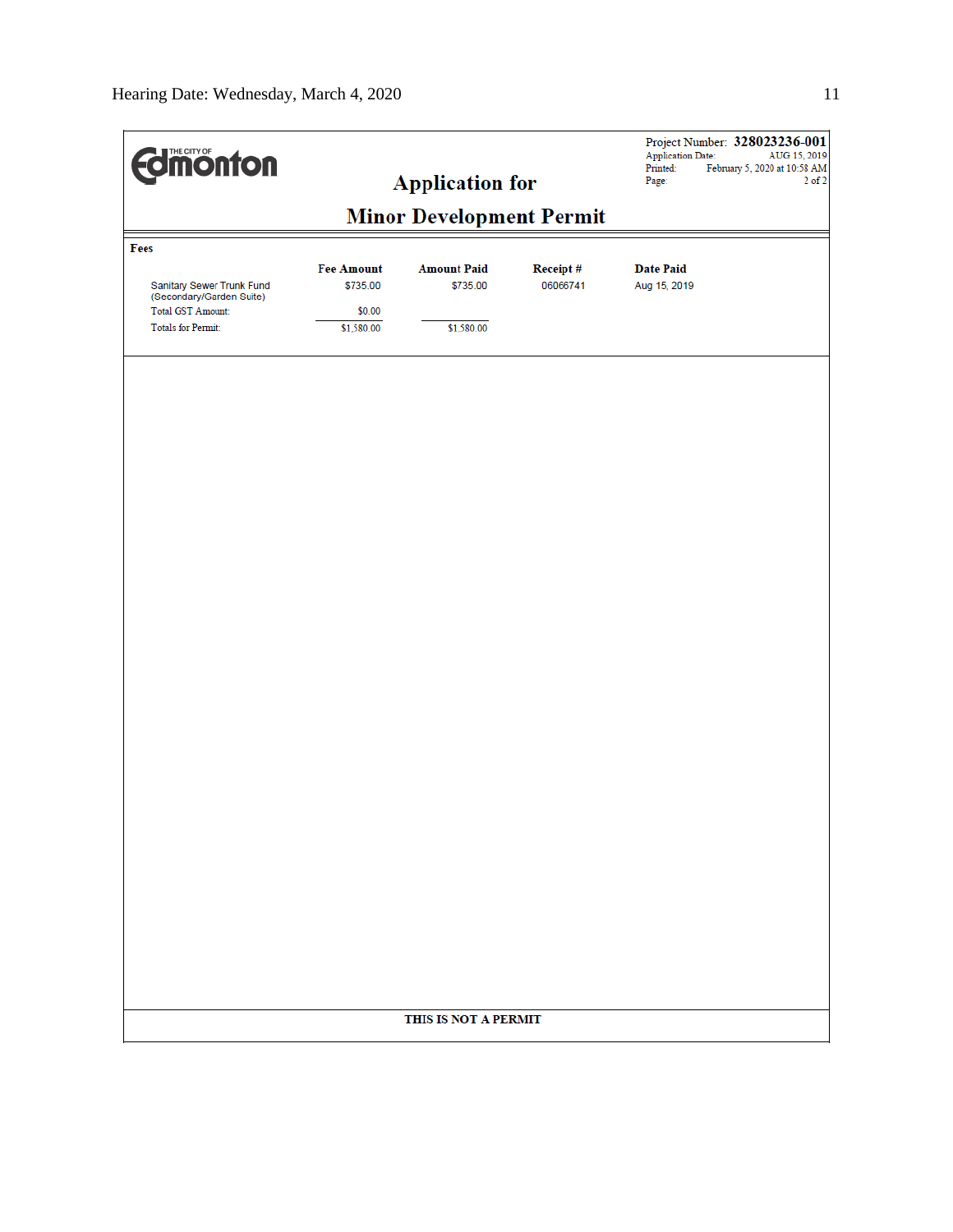